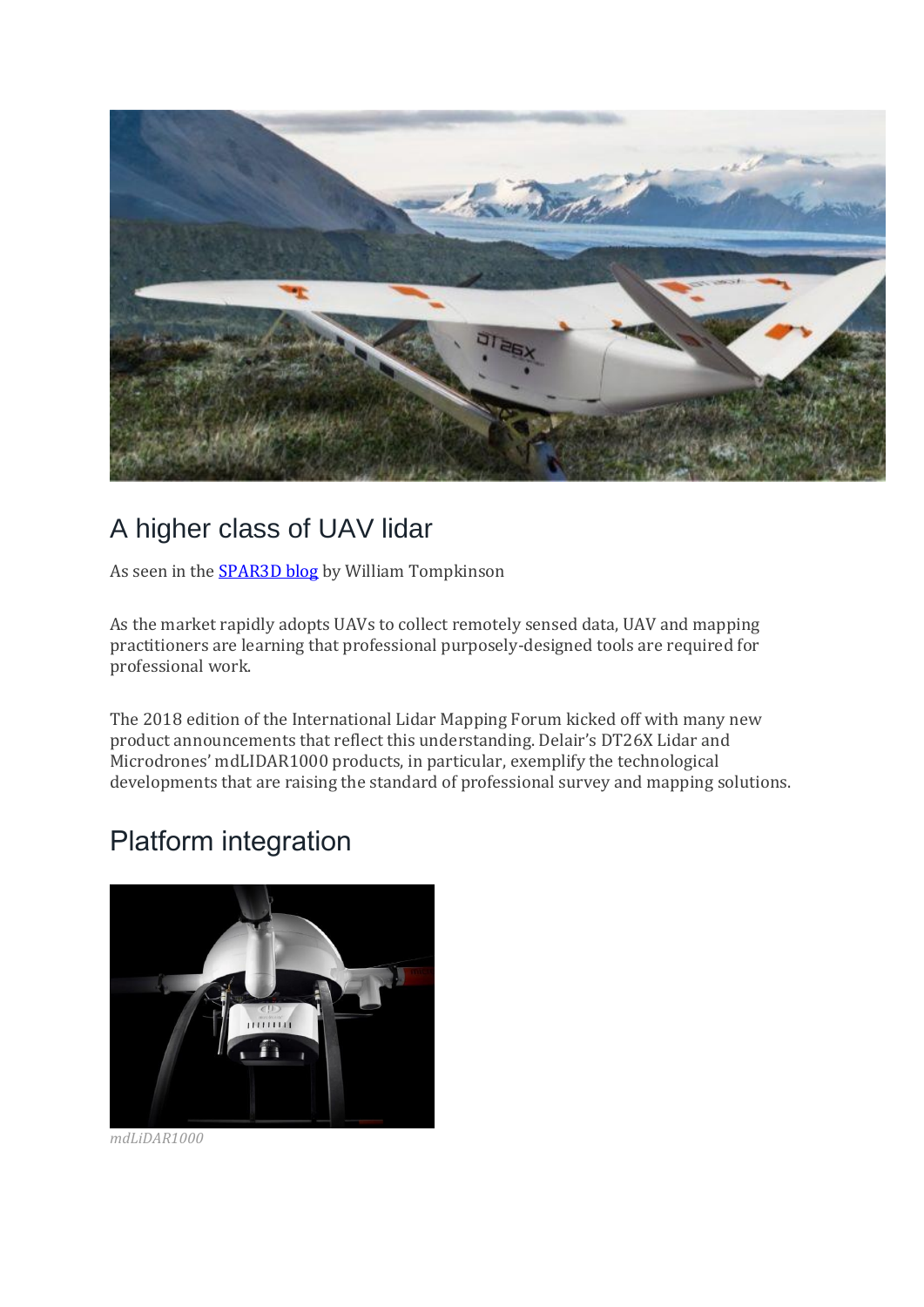Both Delair and Microdrones have developed their hardware so that the drone platform and its sensors are one complete system. Their respective fixed-wing and rotary platforms have been designed with professional operations in mind.

In Microdrones' case, its rotary UAV platforms enclose wires and components to provide protection from the elements. The large props and low RPM motors are designed to provide stable and long operation during extreme weather conditions—as a Canadian familiar with hard winters, I must admit to feeling some comfort in knowing these platforms are developed in Quebec.

Delair hails from Toulouse, France, a country where beyond visual line of site (BVLOS) regulations have been in place for some time. Hence, the firm specializes in producing fixedwing and long-range commercial platforms.

Here's where these two vendors raise the bar: The electronic and mechanical integration between sensor payload and UAV platform. Both payloads are custom-designed to work with their paired platform—and that platform only. While this might be restrictive for some, the assumption is that the payload is assembled to the same standards as the platform, and ensures a singular point of delivery and support from the vendor.

#### Purpose-specific sensors

In an industry where so many payloads have included sensors that were originally designed for applications other than mapping, it is unusual that both of these implementations show effort to miniaturize the overall design concept seen in a traditional manned airborne system.

Instead of a consumer or prosumer camera, both systems utilize industrial-grade camera sensors that have been configured for mapping applications. Instead of a full 360-degree lidar sensor that has been originally designed for autonomous vehicle or mobile mapping applications, both systems utilize lidar sensors that have been designed to focus all lidar points in one direction, on the ground.

These choices lead to far more efficient approaches to mobile mapping. By improving data management through a project, they reduce the extent to which data swath widths need to be edited. Finally, both vendors have implemented the OEM version of Applanix's AP-15 inertial navigation system to coordinate and directly georeference data from the entire system. This INS is specifically designed to meet the requirements of professional mapping projects (rather than autonomous vehicles, etc.).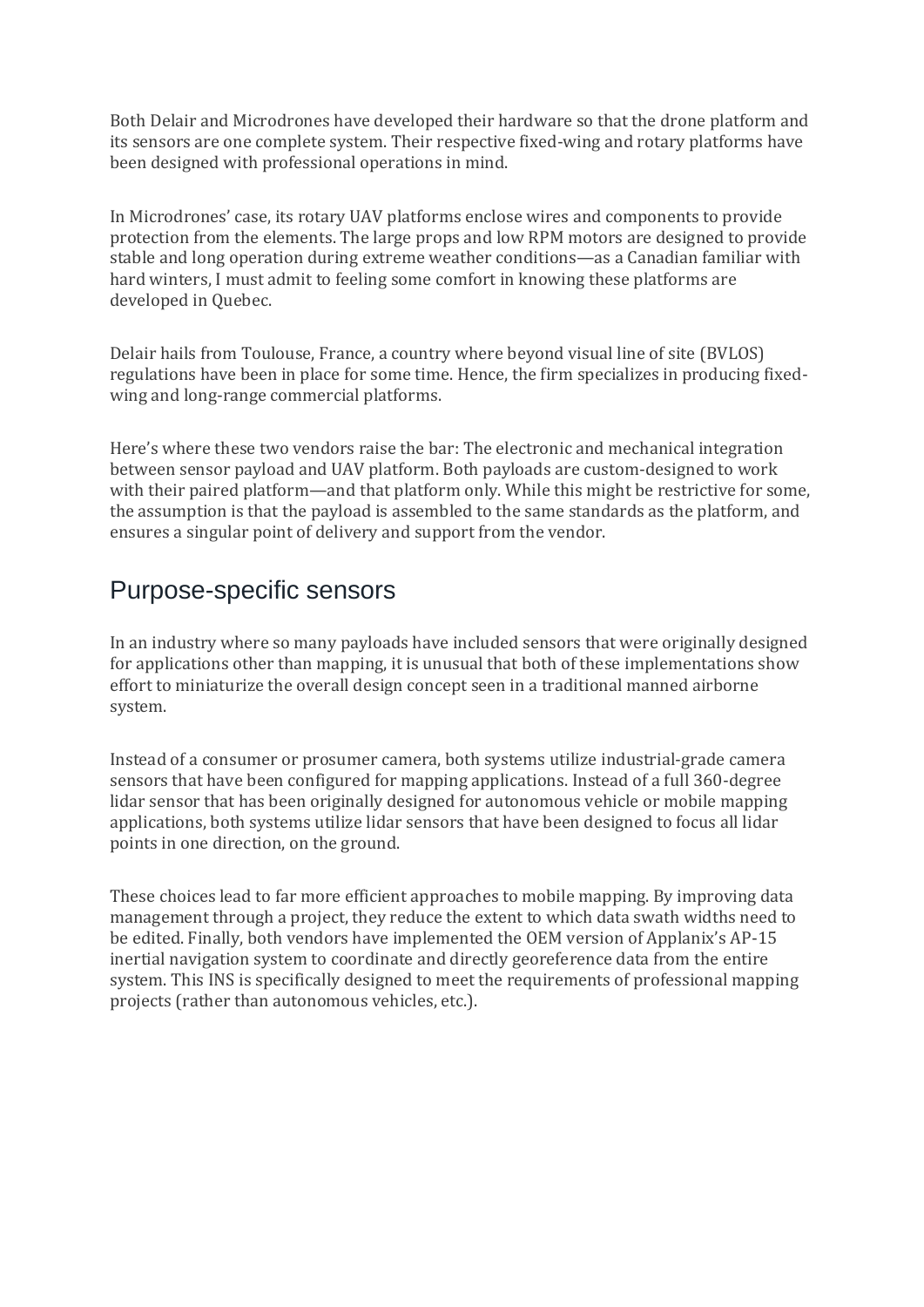

*mdLiDAR1000 data*

### Realistic accuracy specifications

Browsing the marketing materials of both vendors, it is refreshing to see more realistic approaches to accuracy requirements. By their nature, lidar systems are often perceived to provide greatest value on engineering or survey-grade projects, where the industry continues to seek 2-inch (or 5cm) survey specifications. In my opinion, this has led end users to insist on such specifications regardless of the use, (or the eventual downsampling) of the data. It has also led vendors to promise or advertise accuracy specifications that push the boundaries of what can realistically be achieved in most situations.

I am very pleased to see Microdrones' 6cm absolute accuracy specifications (at 40m AGL), and Delair suggesting specifications of "down to 5cm." Neither vendor promises data that will always fit within the typical 2-inch survey specification.

#### Are these systems for everyone?

Whether Microdrones and Delair solutions are right for your project is likely to be a function of both operating environment (especially if BLVOS regulation are permitted), and the extent that the price of a complete payload + platform solution impacts your project costs and bottom line.

In turn, the extent that these types of systems will impact those costs will depend upon the proportion of your project roster that is populated with projects where a UAV lidar survey will provide benefit over a photogrammetry-only workflow. These are projects that:

- involve steep topography,
- are on sites covered by dense vegetation, or
- involve a linear-based survey.